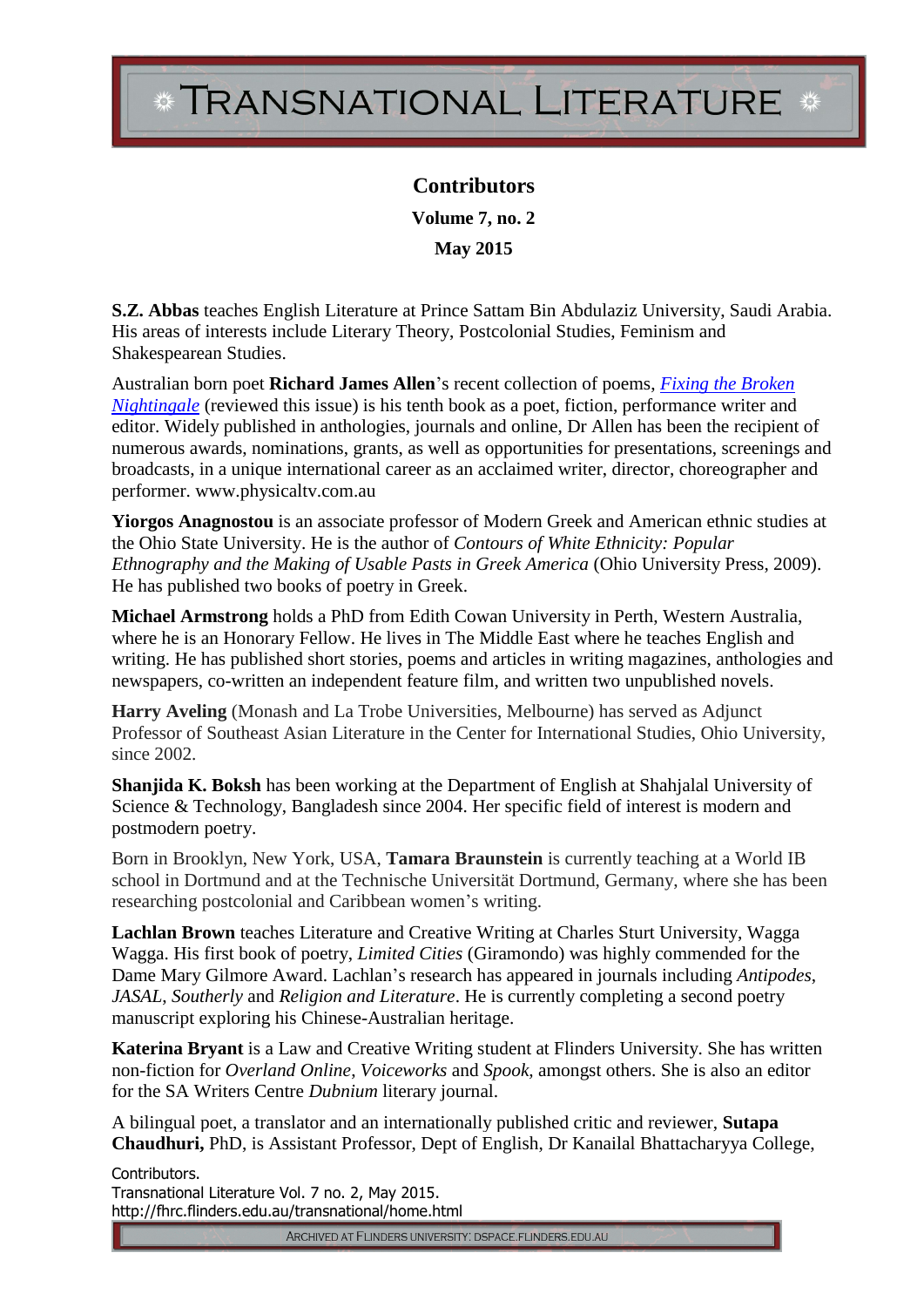Howrah, West Bengal, and Guest Lecturer, Post Graduate Department of English, University of Calcutta, India.

**Pratap Kumar Dash** is currently working as a senior researcher at Cognitive Research Center, R&D, Sophitorium Group of Institions, Jatni (Odisha), India. He has taught in different institutions in India and Libya so far and done research works relating to language and literature. Also he is a creative writer. He can be reached at pratapkumardash18@yahoo.com

**Alzo David-West** writes literary fiction about North Korea (past and present). He is also published in the areas of aesthetics, language, literature, philosophy, politics and social psychology. His short stories have appeared in Cha #15; Eastlit #4.27; Offcourse #55, #56, #58 and #60; and Transnational Literature #5.1 and #6.1.

**Tricia Dearborn** has degrees in biochemistry and arts, worked briefly in a research laboratory and now earns her living as a freelance editor. Her latest collection is *The Ringing World* (Puncher & Wattmann, 2012).

**Jelena Dinic** writes in Serbian and English. She often quotes Jack Kerouck: 'All of life is a foreign country.'

Since graduating with Honours from Flinders University, **Lauren Dougherty** has been focusing more on her creative writing while also working as a freelance editor.

**Janet Kaye Garrick** was born and bred in Adelaide and has lived in many places both within Australia and overseas. Her short stories have been published in *LINQ*, *Idiom 23*, *Southerly* and *Span*. At present she is based in France. Writing about Australia is her way of 'keeping it alive' in her.

**Konstantina Georganta** is a researcher of British, Irish and Greek modern poetry and the author of *Conversing Identities: Encounters between British, Irish and Greek Poetry, 1922-1952* (Rodopi, 2012). Her recent publications include 'Home and Displacement: The Dynamic Dialectics of 1922 Smyrna' (*Synthesis*), 'The Unbearable Similarity of the Other: The Multiple Identities of Gazmend Kapllani's Migrant Narratives' (*Interactions: Studies in Communication & Culture*), 'Greece and the Beat Generation: the Case of Lefteris Poulios' (with Chris Gair), in *The Transnational Beat Generation*, ed. by Nancy M. Grace and Jennie Skerl (Palgrave Macmillan, 2012).

**Daphne Giofkou** holds a BA and an MA in Modern Greek Literature and a second MA in Systematic Philosophy from Aristotle University of Thessaloniki, Greece. She is currently a PhD candidate in Theology and Religious Studies at the University of Glasgow, Scotland, working on a thesis on Kierkegaard and Gregory of Nyssa, with emphasis on the concept of repetition and temporality.

**Joshua M. Hall** is currently a visiting assistant professor of philosophy at Samford University, and his recent research includes a co-edited anthology on philosophy's relationship to the prison system (*Philosophy Imprisoned*) and twenty-two peer-reviewed journal articles (including in *Philosophy and Literature, Southern Literary Journal* and *Dance Chronicle*). His related work in the arts and social justice includes a chapbook collection and fifty-eight poems in literary journals such as *Xavier Review*, twenty years' experience as a dancer/choreographer, and

Contributors. Transnational Literature Vol. 7 no. 2, May 2015. http://fhrc.flinders.edu.au/transnational/home.html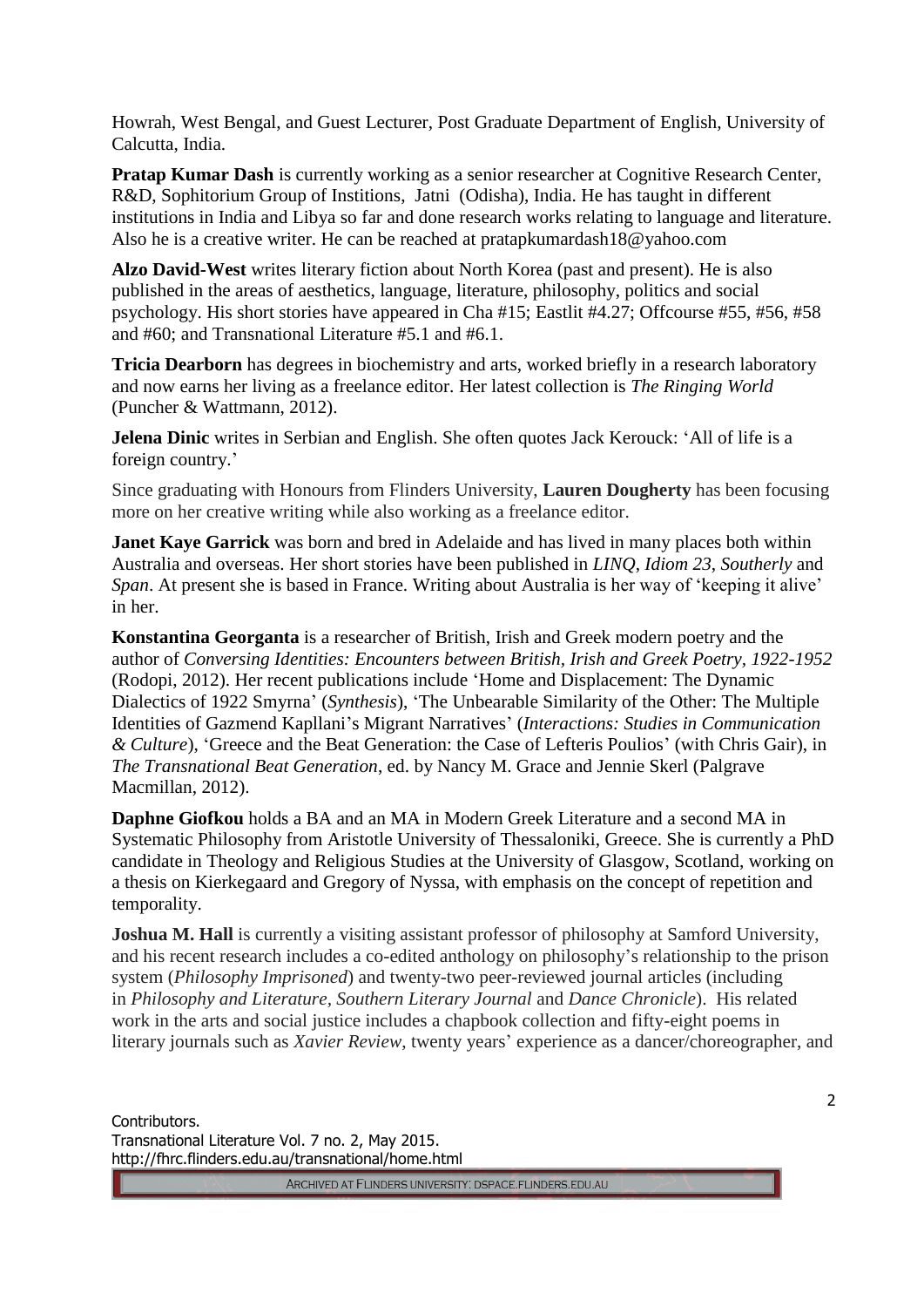consulting for Pulitzer Prize-winning journalist Jose Antonio Vargas' upcoming MTV documentary on race in the United States.

**Michael Jacklin** is a Research Fellow in the School of the Arts, English and Media at the University of Wollongong. His current research into multilingual Australian literatures contributes to the AustLit database and his work on Vietnamese Australian writing and Spanish language writing in Australia has been published in journals including *Antipodes*, *JASAL*, *Kunapipi* and *Southerly*. He is a team member of the ARC Discovery Project 'New Transnationalisms: Australia's Multilingual Heritage'.

**Tamás Juhász** teaches films studies, British and American literature at Károli Gáspár University in Budapest, Hungary. He is the author of the monograph *Conradian Contracts: Exchange and Identity in the Immigrant Imagination* (Lexington, 2011).

**Suzanne Kamata** is an American Visiting Lecturer at the University of Tokushima, author of three published novels, and editor of three published anthologies of literature with transnational themes. She is currently an MFA candidate at the University of British Columbia in Vancouver. Her current research interests include links between Japan and the American South.

**Mubashir Karim** is from Srinagar, Kashmir. He has completed his MPhil in English at Jamia Millia Islamia, New Delhi, and is currently pursuing his PhD at the same University. He is an avid reader of English and Urdu Literature.

**Reshmi Lahiri-Roy** teaches at Deakin University and has previously held a research position with Monash University, Australia. She publishes in the area of cross cultural studies, postcolonial studies, migrant and gender issues, Bollywood and Diasporic cinema. She is a founder member of the New Zealand South Asia Centre at University of Canterbury. She holds a PhD in English and Cultural Studies and a Master of Arts, from University of Canterbury, New Zealand. She has a MA in English, a BA in English from University of Bombay, India and a Graduate Diploma in Journalism from Bombay.

**Robert Lumsden**, who currently lives in South Australia, has published fiction (*Sojourn* [Magus Digital]) and poetry in anthologies and periodicals, most recently in *Australian Poetry Journal* and *Cordite Poetry Review*, and is at work on a series of novels, the first of which is due for publication in July 2015. He has published articles and chapters in books on poetry, fiction, modernism and post-structuralism and a book length study of the relation between reading and self-fashioning, *Reading Literature after Deconstruction*. A book on aesthetics is in process.

**Gay Lynch** is Fiction and Life Writing Editor for *Transnational Literature* (2012-2015) and an honorary research fellow in creative writing and English at Flinders University. Her main interests lie with Australian settler-history, contemporary literature, and creative writing pedagogy. She has published papers and a book on these subjects, as well as an adult novel, short stories in contemporary anthologies and educational children's texts. She is presently taking a break from teaching to complete an historical novel.

**Lorenzo Mari** holds a PhD in Modern, Comparative and Postcolonial Literature from the University of Bologna. His research interests include African postcolonial literature in English as well as literature from Australia and New Zealand. He is also the co-editor (with Dr Gabriele Proglio and Dr Valeria Deplano) of Subalternità Italiane. Percorsi di ricerca tra letteratura e storia, a book about subalternity in Italy.

Contributors. Transnational Literature Vol. 7 no. 2, May 2015. http://fhrc.flinders.edu.au/transnational/home.html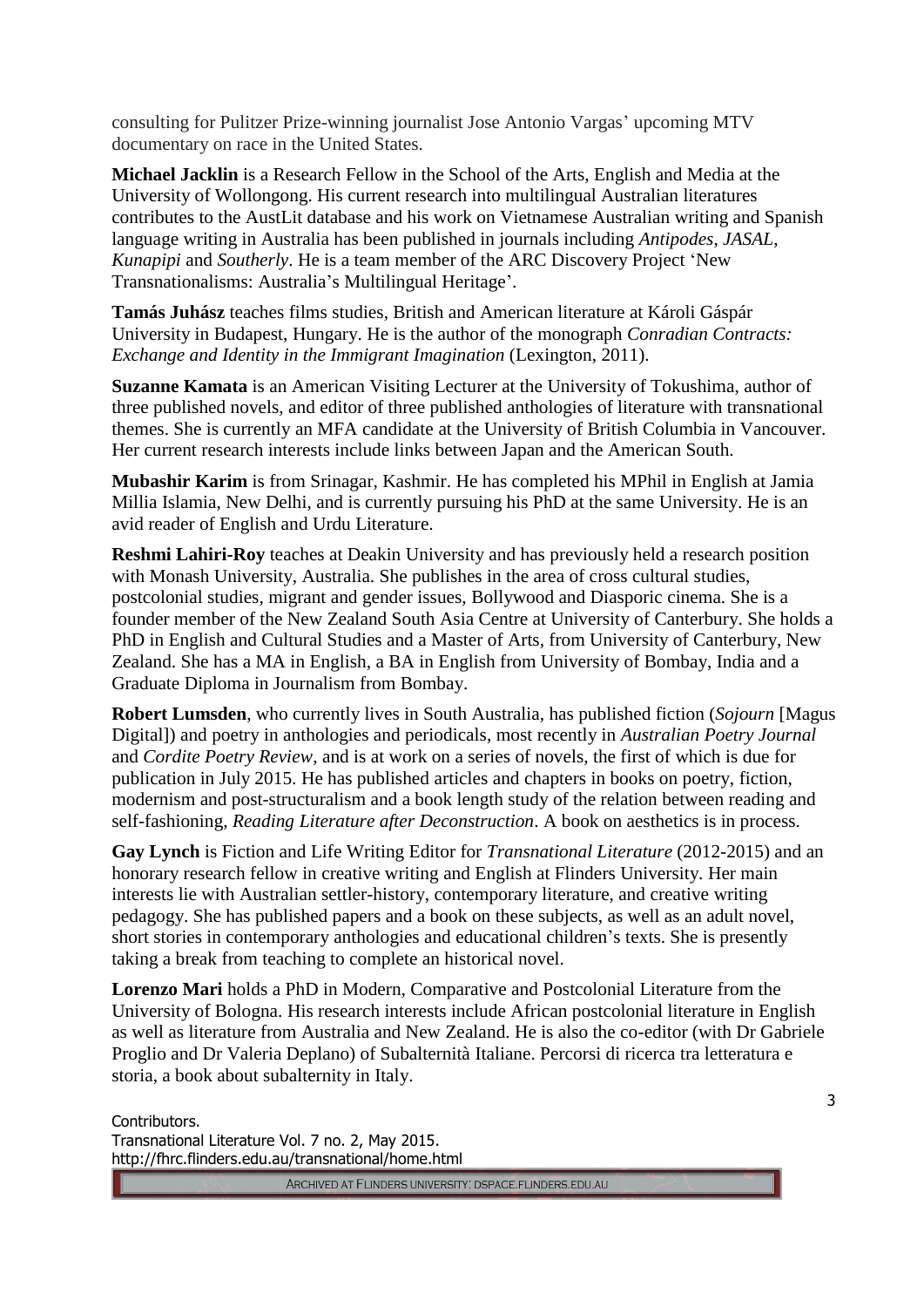**Jonathan Paul Marshall** is a senior research associate at the University of Technology Sydney, who writes about the relations between technology and disorder. Books currently in publication include *Disorder and the Disinformation Society: The Social Dynamics of Networks and Software*, written with James Goodman, Didar Zowghi and Francesca da Rimini, and *Environmental Change and the World's Futures: Ecologies*, *Ontologies and Mythologies*, edited with Linda Connor.

Born on the cusp of Leo and Cancer, **Russell McDougall** is weary of astrological portraits of self-preening lions and sideways scuttling crabs. Now Professor of English at the University of New England in Armidale in New South Wales, he lived for a long time in Adelaide, and for a short time in Canada.

**Martha Mylona** was born in Joannina of Greece. After high school she migrated to Australia with her parents and continued her studies at the University of Sydney. She holds degrees in Archaeology, English Literature and Education (BA, Dip. Ed, MA) from the University of Sydney and worked as writer of educational materials and teacher for the NSW Education Department. She has also done postgraduate research in the area of creativity and philosophy. She is interested in literary theory, philosophical thought, science, postcolonial literature and international politics. She has published short fiction and poetry in various anthologies and journals.

**Wendy Jones Nakanishi**, an American, is a Professor of English at Shikoku Gakuin University in Japan, having earned a doctorate in 18th-century English literature at Edinburgh University in Scotland. She has published widely on 18th, 19th, 20th and 21st-century English and Japanese literature and, in recent years, has begun writing short stories about her thirty years' residence in Japan as an academic, the wife of a Japanese farmer, and the mother of three sons. Her first novel, *Imperfect Strangers*, is to be published by Endeavour Press this year.

**Norm Neill**'s poetry has appeared in journals, edited anthologies and the *Sun-Herald* newspaper. He convenes a weekly poetry workshop and publishes an email newsletter listing NSW poetry events.

**Shadi Neimneh** is assistant professor of literary and cultural studies in the English department at Hashemite University, Jordan. He is currently Head of the English department and Assistant Dean in the Faculty of Arts. He has published many articles on the work of J.M. Coetzee and diverse aspects of literary modernism.

**Cynthia D. Nelson** is a writer, an applied linguist, an Honorary Associate at The University of Sydney, and the author of *Sexual Identities in English Language Education* (Routledge, 2009). Her ethnographic play *Queer as a Second Language* has been performed internationally, and she was shortlisted for the 2011 Newcastle Poetry Prize.

**Jennifer Osborn** is the Research Librarian for English & Creative Writing, Classics, French, German and Hispanic Studies at the University of Adelaide. She has over twenty years' experience working in academic libraries, and many more years reading and critiquing French and English literature. In 2012 she developed the University of Adelaide *Reading Women* program for the National Year of Reading, engaging writers and readers at the university in book groups, literary events and social media. Her interests in 2015 include enthusiastic membership of a Nineteenth Century Reading Group and teaching presentation skills through Rostrum SA.

Contributors. Transnational Literature Vol. 7 no. 2, May 2015. http://fhrc.flinders.edu.au/transnational/home.html

ARCHIVED AT FLINDERS UNIVERSITY: DSPACE.FLINDERS.EDU.AU

4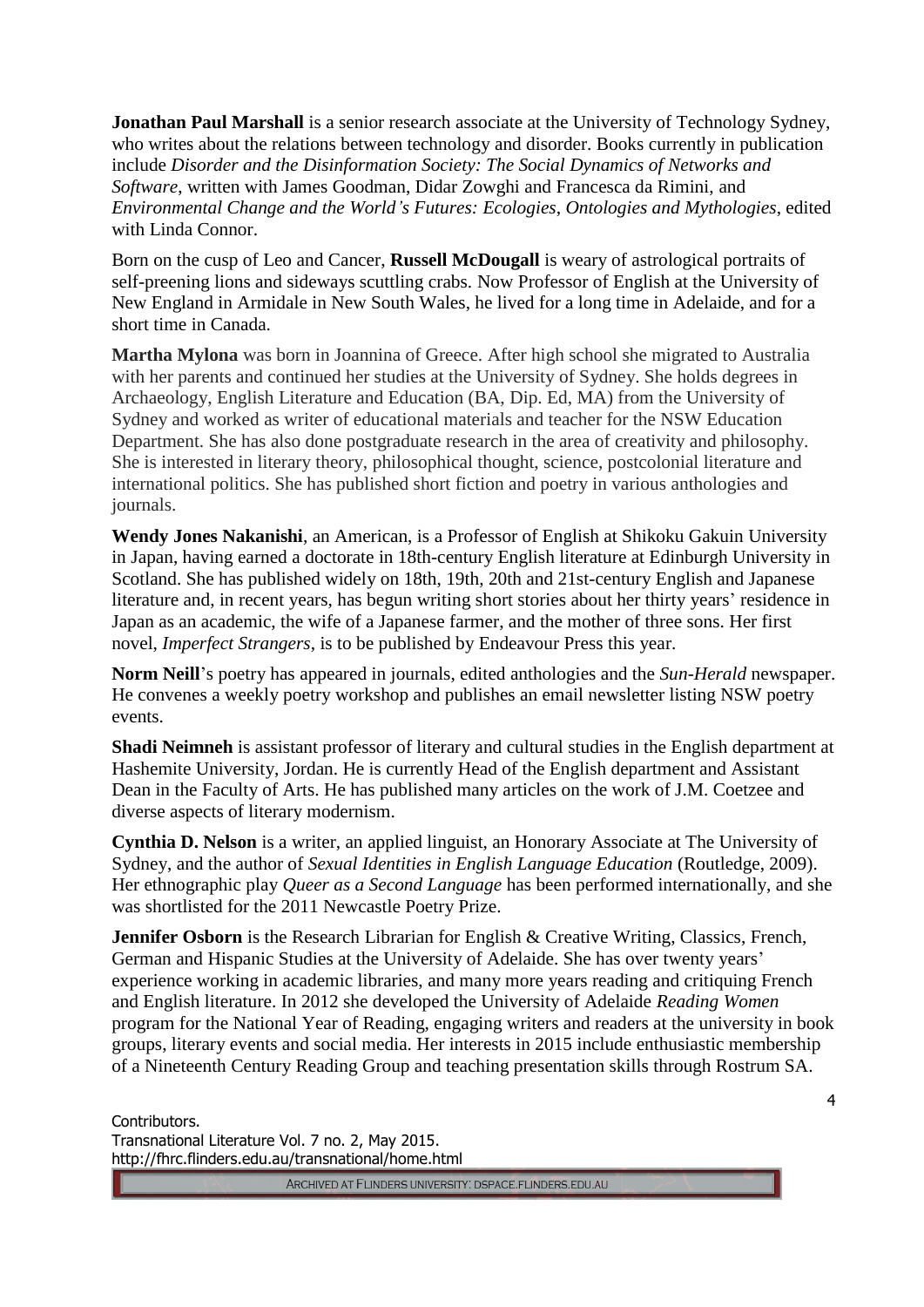**Ouyang Yu** is alive and writing, having published 75 books of fiction, nonfiction, poetry, literary criticism and literary translation in both Chinese and English.

**Stuart A. Paterson**, born 1966, lives by the Galloway coast in Scotland. He received a Robert Louis Stevenson Fellowship from the Scottish Book Trust in 2014. His latest book, a collection of poems about Galloway, its landscape & its people, 'Border Lines', comes out in 2015 from Indigo Dreams.

**Iva Polak** (PhD) is an Assistant Professor in the Department of English, University of Zagreb, Croatia, where she teaches literary theory, contemporary Australian literature and film, Australian Aboriginal literature and film, historical development of literary and cinematic fantasy and dystopian British fiction. She has published in Croatian and international journals, and is the author of a book on the development of Australian Aboriginal fiction (2011). She is a member of EASA, InASA, and CEACS. Her current project concerns studying alternative worlds in the contemporary Aboriginal novel.

**Gayathri Prabhu** is an Assistant Professor at the Manipal Centre for Philosophy and Humanities, Manipal University, India. She holds a doctorate in English from the University of Nebraska-Lincoln, USA. Her academic interests encompass post-war Anglophone fiction, cultures of Empire, the regional novel in India, and the intersection of theories of gender and post-colonialism

**Jorge Salavert** was born in València in 1964. In Australia since 1996, he has worked as an academic and as a translator. Jorge has published one book of poems, *Lalomanu*. He writes in Catalan, Spanish and English. His poetry and short stories have appeared in journals and magazines in Australia and Latin America. He edits the online magazine of the Multicultural Writers Association of Australia, *Hypallage*.

**Umme Salma** teaches English in the Department of English Language and Literature, International Islamic University Chittagong, Bangladesh. Her work has appeared in *Transnational Literature* and other journals. Her research interest lies in postcolonialism, with a focus on Indian Subcontinental English novels, transculturation, gender issues and the rereading of the canonical texts from English Literature.

Mumbai-based **Sunil Sharma**, a college principal, is also a widely-published Indian critic, poet, literary interviewer, editor, translator, essayist and fiction writer. He has published three collections of poetry, one collection of short fiction, one novel and co-edited five books. His six short stories and the novel *Minotaur* were recently prescribed for undergraduate postcolonial studies at Clayton University, Georgia, USA. He is a recipient of the UK-based Destiny Poets' inaugural Poet of the Year award in 2012. He edits online journal **Episteme**.

**Suman Sigroha** is Assistant Professor, English Literature in the School of Humanities and Social Sciences, Indian Institute of Technology (IIT) Mandi.

**Ron Singer** (www.ronsinger.net) published his eighth book, *Uhuru Revisited: Interviews with Pro-Democracy Leaders* (Africa World Press/Red Sea Press) in February 2015. Singer's experiences in various parts of Africa while researching that book have found their way into 'In Ethiopia Once,' as well as into a previous piece also published in *Transnational Literature*, 'Their Countries of Origin.'

Contributors. Transnational Literature Vol. 7 no. 2, May 2015. http://fhrc.flinders.edu.au/transnational/home.html